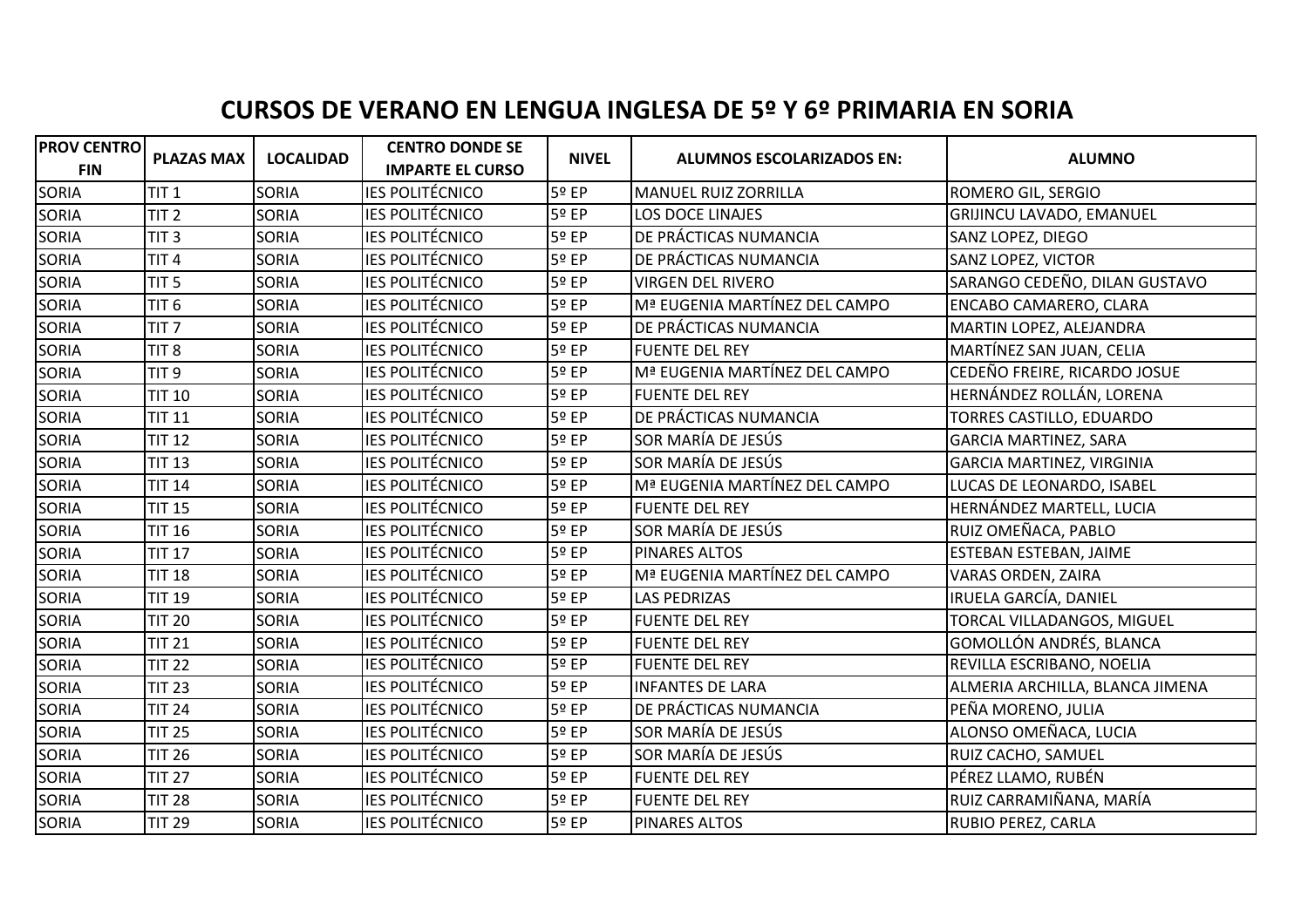| SORIA        | TIT <sub>30</sub> | <b>SORIA</b> | <b>IES POLITÉCNICO</b> | 5º EP | <b>FUENTE DEL REY</b>         | GONZALO ROMERA, ZAIRA              |
|--------------|-------------------|--------------|------------------------|-------|-------------------------------|------------------------------------|
| SORIA        | <b>TIT 31</b>     | <b>SORIA</b> | <b>IES POLITÉCNICO</b> | 5º EP | <b>FUENTE DEL REY</b>         | OLIVA LASECA, ALEJANDRO            |
| <b>SORIA</b> | <b>TIT 32</b>     | <b>SORIA</b> | <b>IES POLITÉCNICO</b> | 5º EP | SOR MARÍA DE JESÚS            | SANTA CLOTILDE RUIZ, DAVID         |
| SORIA        | SUP <sub>1</sub>  | SORIA        | <b>IES POLITÉCNICO</b> | 5º EP | <b>FUENTE DEL REY</b>         | LARGO RUBIO, CENAIDA               |
| <b>SORIA</b> | TIT <sub>1</sub>  | <b>SORIA</b> | <b>IES POLITÉCNICO</b> | 6º EP | <b>PINAR GRANDE</b>           | <b>RUIZ TORRE, MARÍA</b>           |
| <b>SORIA</b> | TIT <sub>2</sub>  | <b>SORIA</b> | <b>IES POLITÉCNICO</b> | 6º EP | SOR MARÍA DE JESÚS            | SEVILLANO RUBIO, ESTER             |
| SORIA        | TIT <sub>3</sub>  | <b>SORIA</b> | <b>IES POLITÉCNICO</b> | 6º EP | <b>MANUEL RUIZ ZORRILLA</b>   | ANDRÉS BARRIO, NATALIA             |
| SORIA        | TIT <sub>4</sub>  | <b>SORIA</b> | <b>IES POLITÉCNICO</b> | 6º EP | <b>PINARES ALTOS</b>          | LOPEZ ARRIBAS, OSCAR               |
| <b>SORIA</b> | TIT <sub>5</sub>  | <b>SORIA</b> | <b>IES POLITÉCNICO</b> | 6º EP | <b>FUENTE DEL REY</b>         | <b>GARCÍA CARABANTES, JAVIER</b>   |
| SORIA        | TIT <sub>6</sub>  | SORIA        | <b>IES POLITÉCNICO</b> | 6º EP | <b>FUENTE DEL REY</b>         | VARGAS ALONSO, MARIO               |
| <b>SORIA</b> | TIT <sub>7</sub>  | <b>SORIA</b> | <b>IES POLITÉCNICO</b> | 6º EP | SOR MARÍA DE JESÚS            | <b>GARCIA CACHO, LARA</b>          |
| <b>SORIA</b> | TIT <sub>8</sub>  | <b>SORIA</b> | <b>IES POLITÉCNICO</b> | 6º EP | DE PRÁCTICAS NUMANCIA         | <b>GIL ABAD, ALBERTO</b>           |
|              |                   |              |                        |       |                               | CIUDAD REAL TERRAZAS, MARÍA DE LOS |
| <b>SORIA</b> | TIT <sub>9</sub>  | <b>SORIA</b> | <b>IES POLITÉCNICO</b> | 6º EP | Mª EUGENIA MARTÍNEZ DEL CAMPO | <b>DOLORES CAYETANA</b>            |
| <b>SORIA</b> | <b>TIT 10</b>     | <b>SORIA</b> | <b>IES POLITÉCNICO</b> | 6º EP | <b>FUENTE DEL REY</b>         | ALONSO PALOMAR, ÁLVARO             |
| SORIA        | <b>TIT 11</b>     | <b>SORIA</b> | <b>IES POLITÉCNICO</b> | 6º EP | DE PRÁCTICAS NUMANCIA         | <b>BRAIK MILLAN, JONATHAN</b>      |
| <b>SORIA</b> | <b>TIT 12</b>     | SORIA        | <b>IES POLITÉCNICO</b> | 6º EP | Mª EUGENIA MARTÍNEZ DEL CAMPO | RODRÍGUEZ GARCÍA, DAVID            |
| <b>SORIA</b> | <b>TIT 13</b>     | <b>SORIA</b> | <b>IES POLITÉCNICO</b> | 6º EP | <b>FUENTE DEL REY</b>         | PEÑALBA RODILLA, IVÁN              |
| <b>SORIA</b> | <b>TIT 14</b>     | SORIA        | <b>IES POLITÉCNICO</b> | 6º EP | <b>FUENTE DEL REY</b>         | ONRUBIA TERRAZAS, REBECA CAYETANA  |
| <b>SORIA</b> | <b>TIT 15</b>     | SORIA        | <b>IES POLITÉCNICO</b> | 6º EP | <b>MANUEL RUIZ ZORRILLA</b>   | BAEZA MARTÍNEZ, LAURA              |
| <b>SORIA</b> | <b>TIT 16</b>     | SORIA        | <b>IES POLITÉCNICO</b> | 6º EP | LOS DOCE LINAJES              | SEVILLANO HERNANSANZ, NÉSTOR       |
| <b>SORIA</b> | <b>TIT 17</b>     | <b>SORIA</b> | <b>IES POLITÉCNICO</b> | 6º EP | <b>INFANTES DE LARA</b>       | <b>RINCON LOPEZ, RODRIGO</b>       |
| SORIA        | <b>TIT 18</b>     | SORIA        | <b>IES POLITÉCNICO</b> | 6º EP | <b>FUENTE DEL REY</b>         | CARRAMIÑANA ALVAREZ, MARTA         |
| SORIA        | <b>TIT 19</b>     | <b>SORIA</b> | <b>IES POLITÉCNICO</b> | 6º EP | <b>VIRGEN DEL RIVERO</b>      | <b>PASCUAL ROMERO, CARLOS</b>      |
| <b>SORIA</b> | <b>TIT 20</b>     | SORIA        | <b>IES POLITÉCNICO</b> | 6º EP | <b>FUENTE DEL REY</b>         | <b>BARRIOS CORTÉS, DAVID</b>       |
| <b>SORIA</b> | <b>TIT 21</b>     | SORIA        | <b>IES POLITÉCNICO</b> | 6º EP | <b>FUENTE DEL REY</b>         | TARAZONA CALVO, ESTELA             |
| <b>SORIA</b> | <b>TIT 22</b>     | SORIA        | <b>IES POLITÉCNICO</b> | 6º EP | <b>INFANTES DE LARA</b>       | DEL RINCÓN MANRIQUE, ELISA PILAR   |
| <b>SORIA</b> | <b>TIT 23</b>     | SORIA        | <b>IES POLITÉCNICO</b> | 6º EP | LOS DOCE LINAJES              | CALONGE JIMENEZ, DANIEL            |
| <b>SORIA</b> | <b>TIT 24</b>     | <b>SORIA</b> | <b>IES POLITÉCNICO</b> | 6º EP | <b>FUENTE DEL REY</b>         | OMEÑACA SOBRINO, RODRIGO           |
|              |                   |              |                        |       |                               |                                    |